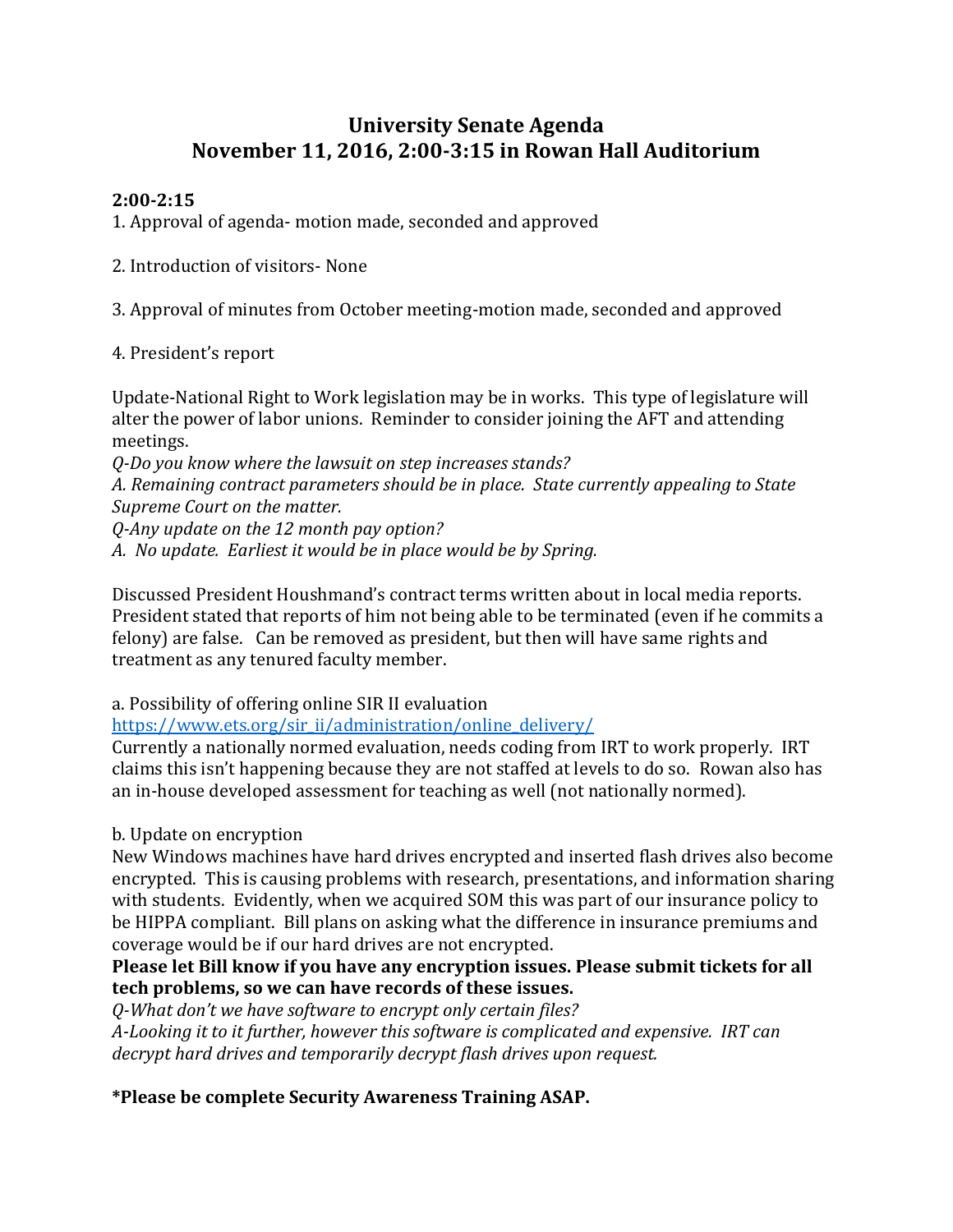## **2:15-2:35**

5. Open period: Jim Newell, Provost

The provost has received numerous complaints during the last 3 days (post-election) concerning classroom climate and students feeling threatened/upset. The classroom has to be a place of safety for our students. Please remind your faculty, including 3/4 time faculty and adjuncts.

*Q-Are these only faculty-student interactions or have there been student-student interatio0ns that are an issue?*

*A-Dean Jones has been getting calls about student to student complaints and is dealing with them.*

*Comment-Discussions related to the election will definitely come up in some courses. A-Yes, but it truly depends on the course and the content of that course.*

Research in regard to Tenure and Adjusted Load

### **Tenure**

Approved tenure criteria resolve issues of what is considered appropriate for both department and candidates. It may be radically different between colleges and even departments within the same college. Variables may include books, articles, grant applications and funding, research, student collaboration, and mentorship. Some departments may have both practitioners and scholars.

At the same time, all faculty need to demonstrate a productive and sustainable research agenda. Tenure is a statement of faith in the next 30 years, not a reward for the work of the past 6 years.

# **Adjusted Load**

Adjusted load is the reassignment of  $\frac{1}{4}$  of a faculty load, or approximately 105 hours per year. Production should be on scale with time given. Designed to help professors cultivate a scholarly program; currently new faculty automatically get adjusted load the first two years of their position. The Provost plans to have no caps on granting adjusted load.

The AFT, Senate President, and the Provost agree that departments and colleges will work together to determine criteria for adjusted load. Departments should be working on adjusted load criteria now, so there are real and verifiable department controls, not micromanagement.

### *Q-Can we have a mechanism for adjusted load below 3/3?*

*A.* The AFT master agreement begins with a 4/4 load, so it is challenging to go below 3/3. That would also raise difficulties with staffing. Recently, new faculty have been coming to Rowan with established research agendas, publications, grant applications and external funding. These new faculty to need the additional time in the classroom teaching a variety of courses.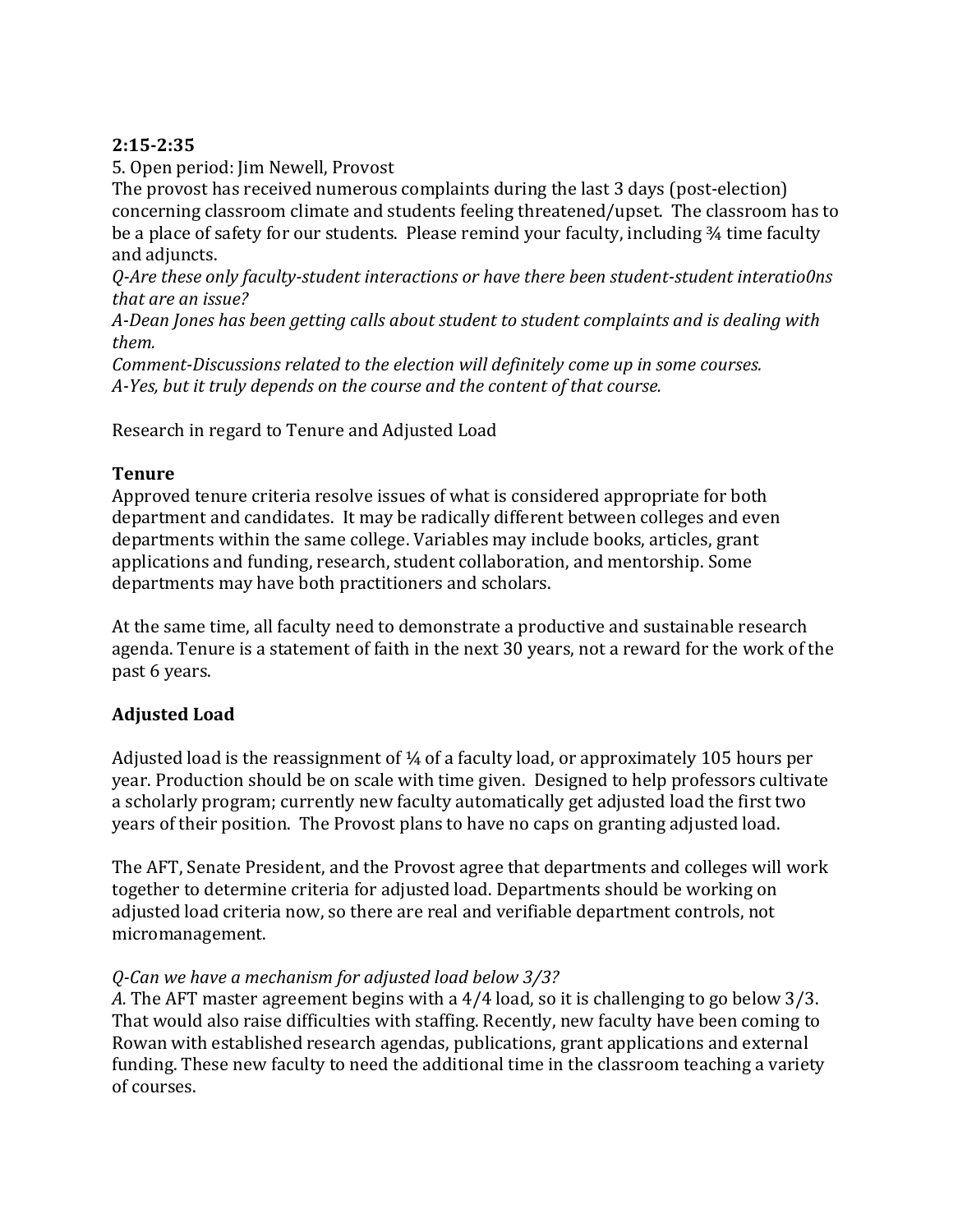#### *Comment- We need updated facilities and Research Labs.*

A-There is an ongoing investment in labs in the Tech Park since EIRC has moved. There is money being put into new buildings and faculty start-up packages, especially in STEM.

## *Q-How do you weigh the hours available for General Education courses versus hiring adjuncts?*

A-The University wants General Education courses essentially run at their capacity, then costs are almost the same between classes.

*Q-Where did EIRC move?* A-Camden County College

*Q-Will CSMRU tenure expectations be based on criteria from hire or current criteria?* A-Faculty should be evaluated based on the first approved set of criteria after being hired; this criteria should follow you throughout the tenure process.

*Q- If a faculty member's research changes during their pre-tenure time- can the faculty, department, and deans change the criteria during that time?* A-Yes, but ALL parties must agree*.*

*Q-There are rumors about non tenure track teaching positions. Can you tell us about this?* A-The AFT has presented the idea of an Instructional Specialist position that is basically a professional staff position that would teach 4 courses a semester. The Instructional Specialist could be eligible for multi-year contracts and would only be terminated based on performance issues or programmatic needs changes with notice. The AFT is working on a formal proposal. The Provost hopes to have these lines approved by December. These Instructional Specialists would have relationships with their departments just like faculty and would be able to work on things like curriculum and service.

# **2:35-3:15**

6. Curriculum report (page 2)

16-17-10.001-Motioned, 1-Abstention, Approved Earth and Environment Geography & Environment Change the name of the Department of Geography and Environment to the Department of Geography, Planning, and Sustainability

7. First reading: Task force on Diversity and Inclusion (page 3)

This issue came up during last spring's Diversity Summit.

*Q-Will it be dangerous to force students to take such a class?* A-That's a potential problem and we don't want to do this poorly. We will see how other institutions are handling this.

*Q-Will this add more requirements to General Education?*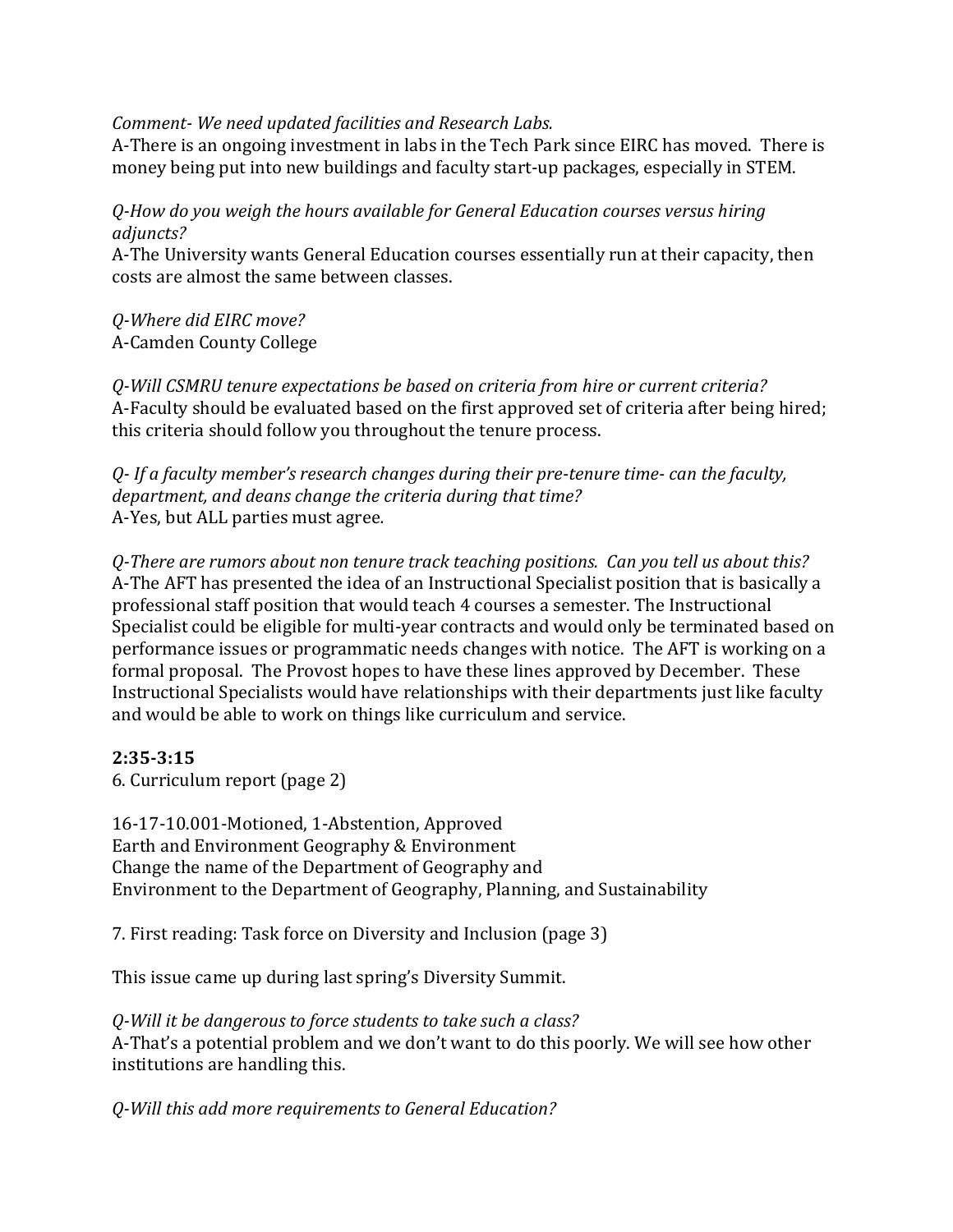A-This will not add a new requirement.

*Q-What literacy will this replace in the new Rowan Core?* A-This would need to satisfy existing literacies.

*Q-How will this impact transfers?* A-This will be another issue to explore.

*Comment-This needs to be assessable and have learning outcomes. Q-What structure (department) would house it?*

A-This will be added to the committee charge to be addressed.

8. Second reading: Proposed changes to Registrar's policies and procedures (page 3)

The following will be separated via line items and discussed:

- 1. Late registration period and fee
- 2. Define "Primary part of term" to show major registration deadlines for term
- 4. Regular Drop/Add period
- 6. Late start registration and adjustment form/process

Q-Is it possible to have a late start attribute in section tally? A-We will follow up with the Registrar to answer this.

Numbers 1, 2, 4, 6-Motioned, Approved.

3. Approvals for Registration related forms-Motioned, Approved *Q-Any idea if we will do this with Change of Major forms?* A-Not related to this proposed change, will ask Registrar.

9. P/NC grade requests-Motioned, Approved

5. Late Drop/Add Period and Form-Motioned, Approved

*Q-How much it is actually shortening the period?*

A-Approximately by half.

*Q-Can hardship adds still be done for independent study internships, etc?* A-Yes.

7. Withdraw form/process and 8. Hardship form/process will be discussed next meeting

### **Budget Update**